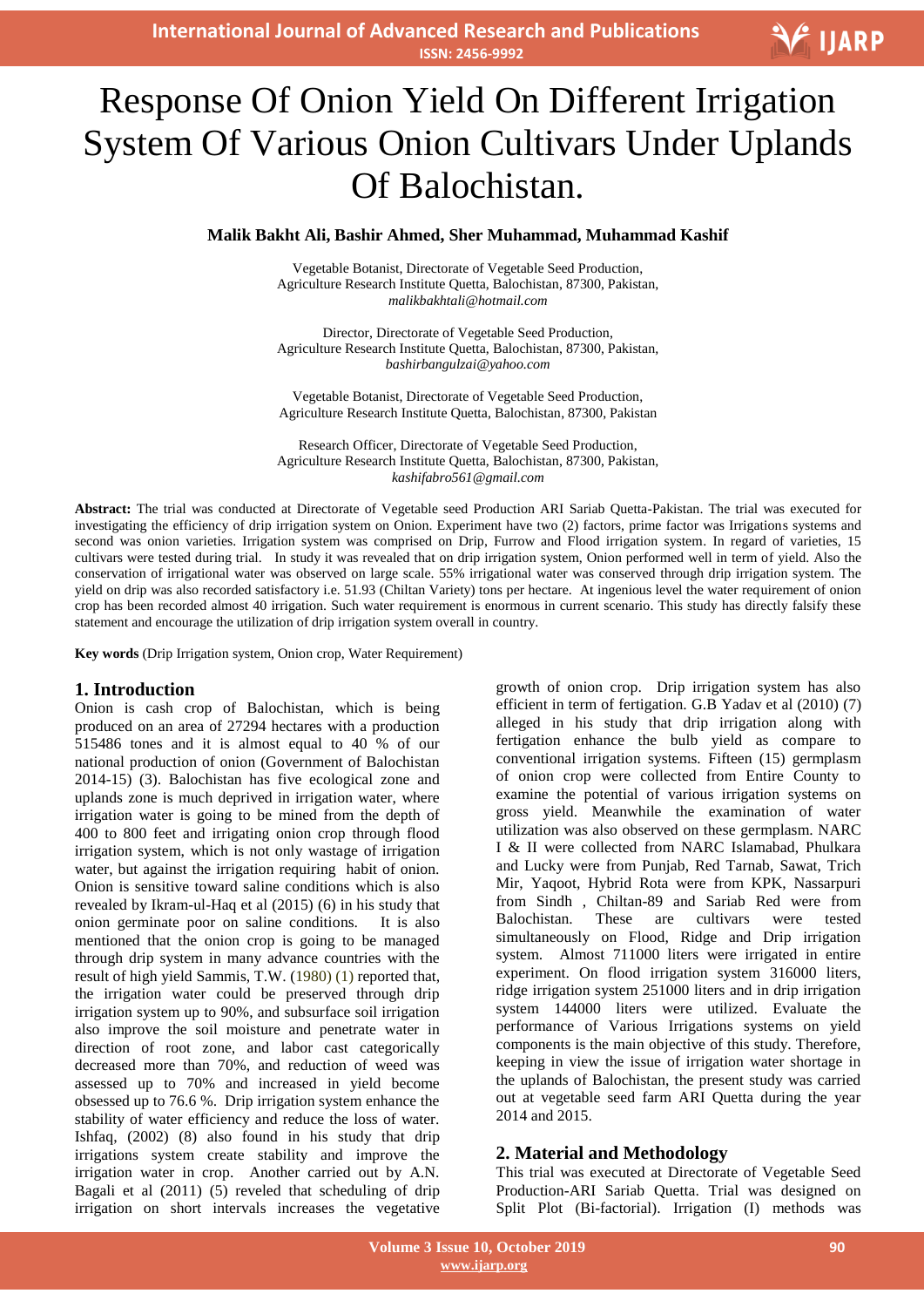

considered as prim factor which were casted on various onion varieties. Varieties (V) were the Second factor. Seeds of varieties were collected by Directorate of Vegetable Seed Production. Seeds were raised through nursery which were grown during November 2013-14. Nursery was matured and transplanted in the month of March 2014. Line sowing was directed to transplanting the onion seedlings. The plot size of experiment was 465 m<sup>2</sup>. Plant to plant distances was 10 cm and row to row distance was 30 cm. 15 rows were placed in each sub plot. Application of Fertilizers were uniformly applied on each irrigation system. All agronomic practices were same on each irrigation system. Onion bulbs were manually harvested during the month of September 2014-15. When the necks of onion bulbs were become dry and lay down on the surface it was the sign of maturity. The data was recorded on prior data templates. Data was statistically analysis on Statistix 8.1 (Software).

### **3. Result and Discussion**

The results of irrigations systems were significant at level  $\leq$  (0.05). The highest yield was annealed at drip irrigation system i.e.  $(33.85 \text{ tons per ha}^{-1})$  followed by furrow irrigation system i.e.  $(31.27 \text{ tons per ha}^{-1})$  and flood become the least producing system in term yield i.e. (  $30.17$  tons per  $ha^{-1}$ ) The unconventional irrigation application enhance the bio mass of agronomic plants which is mentioned in table T-IISOV and in production chart (T-PCM). Similar results were observed by K Jha et al (2016) (4). Chiltan-89 yielded 51.93 tons/ha, Trich Mir produced 42.84 tons/ha and Phulkara attain 40.78 tons/hec. Phulkara was the third runner up in yield marathon. While rest of other varieties/cultivars UNS

 Gulnar , Sawat Nassarpuri, Hybird rota, Ramata Gulnar, Red Taranab,Sairab Surkh, Red AM ,Yaqoot, NARC-I, Lucky, NARC-II and possessed 37.15, 35.19, 33.88, 32.59, 27.82, 27.61, 27.09, 26.56, 24.99, 24.85, 22.42 and 20.73 tons/ha respectively. The variation of yield in onion cultivars were also seemed (Jilani & Ghafoor, 2003) (2). Overall results were highly significant at 0.05 LSD levels. The results of interaction between irrigation systems and varieties were significant at level 0.05. The drip system was performed with the variety nine Chiltan (62.30 A). The interaction of drip become significant with Trich i.e. (51.33 B). The difference of Drip and furrow irrigations systems were significant but the impact of water saving in drip system was enormous. In furrow the interaction of productive i.e. Chiltan (50.3 B). The onion bulb has proper interaction with appropriate irrigation, because onion bulb required significant irrigation during formation. The same study was unfolded by F.Martin et al (2004) (8) where she fined that bulbification stage have direct interaction with irrigation. The statistics told us that, on drip irrigation system as compare to flood and ridge water was conserve up to 55%, and if it was comparison between ridge and flood irrigation system the conservation rate was seemed up to 31% in ridges. Flood irrigation system having no any conservatory approach. In table T-WC and pie chart explained the conservation of irrigation in various patterns. This experiment reveled that, (through statistics) Drip irrigation system was not only boon for water conservation but along with conservation the yield was also emphatically improved. This experiment reveled the ardent recommendations for adopting the drip irrigation system for the upland farming communities of Balochistan (Pakistan).

| Sr. No                                                                   | <b>Varieties</b>  | <b>Drip</b> | <b>Furrow</b>                                                                    | Flood     | Mean     |
|--------------------------------------------------------------------------|-------------------|-------------|----------------------------------------------------------------------------------|-----------|----------|
| 1                                                                        | <b>NARCI</b>      | 24.81 ST    | 22.1 V                                                                           | 27.65 QR  | 24.85 J  |
| $\overline{c}$                                                           | <b>NARC II</b>    | 17.89 W     | 18.43 W                                                                          | 25.87 RS  | 20.73 L  |
| $\mathcal{F}$                                                            | Phulkara          | 40.05 EF    | 45.77 C                                                                          | 36.52 IJK | 40.78 C  |
| $\overline{4}$                                                           | Red Tarnab        | 29.30 OPO   | 24.9 ST                                                                          | 28.61 PQ  | 27.61 H  |
| 5                                                                        | Ramata Gulnar     | 29.82 OP    | 25.03 ST                                                                         | 28.60 PQ  | 27.82 H  |
| 6                                                                        | <b>UNS</b> Gulnar | 39.58 FG    | 38.11 GHI                                                                        | 33.77 LM  | 37.15 D  |
| 7                                                                        | Red AM            | 23.95 TU    | 26.3 RS                                                                          | 29.42 OPQ | 26.56 I  |
| 8                                                                        | Lucky             | 19.41 W     | 22.53 UV                                                                         | 25.30 ST  | 22.42 K  |
| 9                                                                        | Chiltan           | 62.30 A     | 50.3 B                                                                           | 43.18 D   | 51.93 A  |
| 10                                                                       | Sawat             | 38.97 FGH   | 35.73 JK                                                                         | 30.87 NO  | 35.19 E  |
| 11                                                                       | Trich Mir         | 51.33 B     | 41.67 DE                                                                         | 35.53 JKL | 42.84 B  |
| 12                                                                       | Nassarpuri        | 39.45 FG    | 32.57 MN                                                                         | 29.63 OP  | 33.88 F  |
| 13                                                                       | Yaqoot            | 23.00 UV    | 25.43 ST                                                                         | 26.55 RS  | 24.99 J  |
| 14                                                                       | Hybrid Rota       | 37.25 HIJ   | 34.83 KL                                                                         | 25.68 ST  | 32.59 G  |
| 15                                                                       | Sariab Surkh      | 30.66 O     | 25.27 ST                                                                         | 25.34 ST  | 27.09 HI |
|                                                                          | Mean              | 33.85 A     | 31.27 B                                                                          | 30.17 C   |          |
| SE#<br>Irrigation system 0.1156<br>Irrigation system 0.3211<br>LSD(0.05) |                   |             | 0.9022<br>Varieties 0.5209 Interaction<br>1.7942<br>Varieties 1.0359 Interaction |           |          |

Tab- Influence of Irrigation System on Onion Varieties. (T-IISOV)